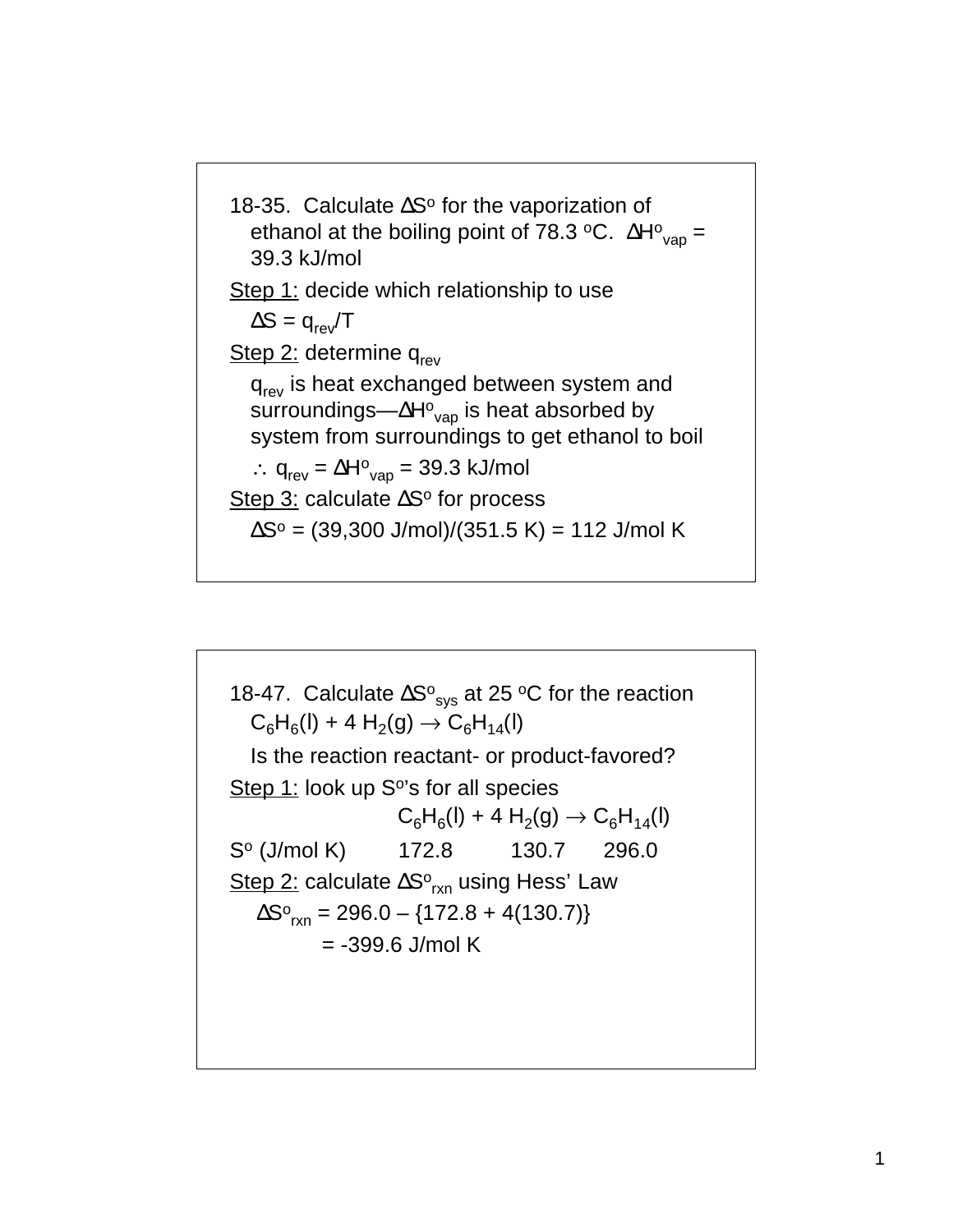

18-57. The reaction Mg(s) + 2 H<sub>2</sub>O(l)  $\rightarrow$  Mg(OH)<sub>2</sub>(s) +  $H<sub>2</sub>(g)$  can be used to heat food. Determine whether the reaction is product-favored at  $25 \text{ °C}$ . a. Calculate  $\Delta S_{\text{universe}}$ . b. Verify results by calculating  $\Delta G^{\circ}_{rxn}$ . Step 1: Calculate ΔΗº<sub>rxn</sub> and ΔSº<sub>rxn</sub>  $Mg(s) + 2 H<sub>2</sub>O(l) \rightarrow Mg(OH)<sub>2</sub>(s) + H<sub>2</sub>(g)$ ∆Hº<sub>f</sub> 0.0 -285.8 -924.5 0.0 S<sup>o</sup> 32.7 69.9 63.2 130.7 ∆H°<sub>rxn</sub> = -924.5 – 2(-285.8) = -352.9 kJ  $\Delta S^{\circ}{}_{\mathsf{rxn}} = \{63.2 + 130.7\} - \{32.7 + 2(69.9)\} = 21.4 \text{ J/K}$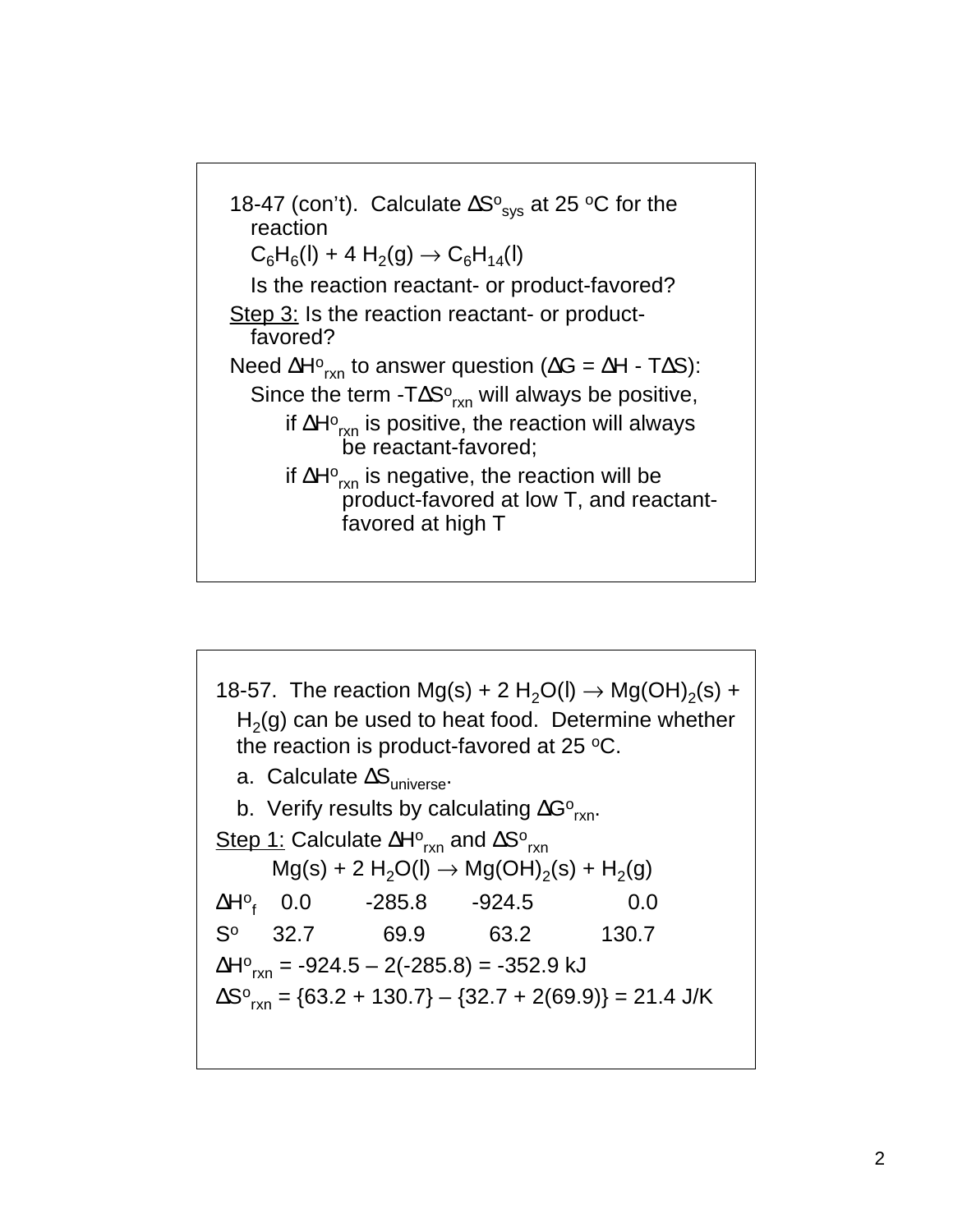18-57 (con't.). The reaction Mg(s) + 2 H<sub>2</sub>O(I)  $\rightarrow$  $Mg(OH)<sub>2</sub>(s) + H<sub>2</sub>(g)$  can be used to heat food. Determine whether the reaction is product-favored at 25 $\,^{\circ}$ C. a. Calculate  $\Delta S_{\text{universe}}$ . b. Verify results by calculating  $\Delta G^{\circ}_{rxn}$ . Step 2: Calculate ΔS<sup>o</sup><sub>surr</sub>  $\Delta S^{\rm o}_{\rm{surr}} = \mathsf{q}_{\rm{rev}}/\mathsf{T}_{\rm{surr}}$  $q_{rev} = -\Delta H^{\circ}_{rxn} = -(-352.9 \text{ kJ})$ AS∘<sub>surr</sub> = 352,900 J/298 K = 1184 J/K Step 3: Calculate ΔS<sup>o</sup><sub>univ</sub>  $\Delta S^{\circ}_{univ} = \Delta S^{\circ}_{rxn} + \Delta S^{\circ}_{surr}$  $= 21.4$  J/K + 1184 J/K = 1205 J/K

18-57 (con't.). The reaction Mg(s) + 2 H<sub>2</sub>O(I)  $\rightarrow$  $Mg(OH)<sub>2</sub>(s) + H<sub>2</sub>(g)$  can be used to heat food. Determine whether the reaction is product-favored at  $25 \, \text{°C}$ . a. Calculate  $\Delta S_{\text{universe}}$ . b. Verify results by calculating  $\Delta G^{\circ}_{rxn}$ . Step 4: is reaction product-favored?  $\Delta G^{\circ}{}_{\mathsf{rxn}} = \Delta H^{\circ}{}_{\mathsf{rxn}}$  - T $\Delta S^{\circ}{}_{\mathsf{rxn}}$  $= -352,900$  J – (298 K)(21.4 J/K)  $= -359.3$  kJ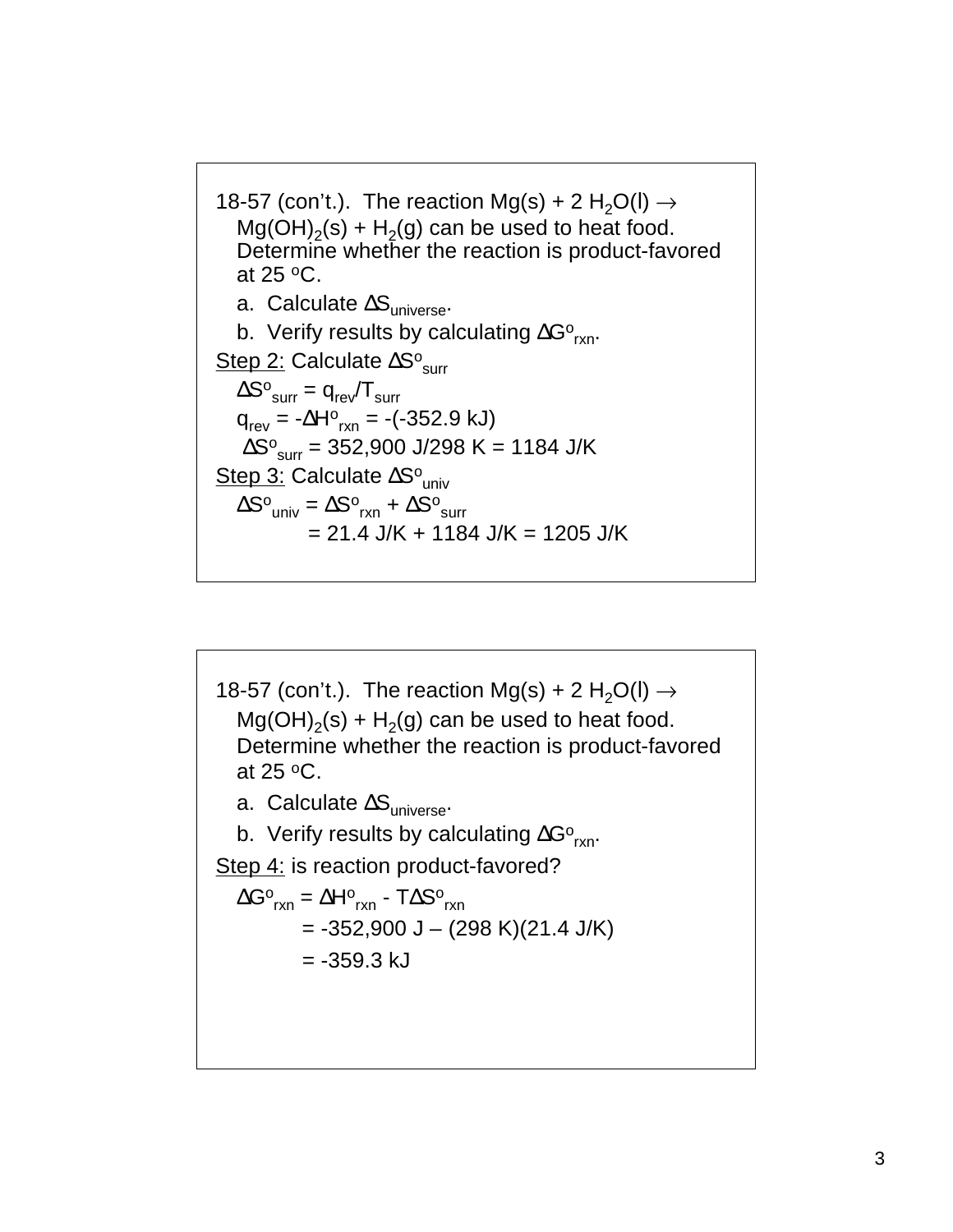18-74. Calculate  $K_{eq}$  for the following reactions at 298.15 K a. 2 HCl(g)  $\leftrightarrow$  H<sub>2</sub>(g) + Cl<sub>2</sub>(g) Remember:  $\Delta G^{\circ}{}_{rxn}$  = -RT ln(K<sub>eq</sub>) Step 1: calculate ΔGº<sub>rxn</sub> 2 HCl(g)  $\leftrightarrow$  H<sub>2</sub>(g) + Cl<sub>2</sub>(g) Go f (kJ/mol) -95.30 0.00 0.00  $\Delta G^{\circ}_{\text{rxn}} = \{0.00 + 0.00\} - 2(\text{-95.30}) = 190.6 \text{ kJ/mol}$ Step 2: calculate  $K_{\rm p}$  $K_P$  = exp  $-\Delta G_{\rm rxn}^o$  $\left\{\frac{-\Delta G_{_{\!}^{c}}}{RT}\right\}$  $=$  exp -190,600 kJ/mol  $\left\{\frac{-190,600 \text{ kJ/mol}}{(8.314 \text{ J/molK})(298.15 \text{ K})}\right\}$  $= 4.04 \times 10^{-34}$ 

18-74. Calculate  $K_{eq}$  for the following reactions at 298.15 K b.  $N_2(q) + O_2(q) \leftrightarrow 2 \text{ NO}(q)$ Remember:  $\Delta G^{\circ}{}_{rxn}$  = -RT ln(K<sub>eq</sub>) Step 1: calculate ΔG°<sub>rxn</sub>  $N_2(g) + O_2(g) \leftrightarrow 2 \text{ NO}(g)$  $\Delta G^{\circ}_{\mathsf{f}}(\mathsf{kJ/mol})$  0.00 0.00 51.3  $\Delta G^{\circ}_{\text{rxn}} = 2(51.3) - (0.00 + 0.00) = 102.6 \text{ kJ/mol}$ Step  $2$ : calculate  $K_{p}$  $K_p = \exp\left\{\frac{-\Delta G_{rxn}^o}{2\pi}\right\}$  $\left\{\frac{-\Delta G_{_{\!}^{c}}}{RT}\right\}$  $=$  exp $\frac{-102,600 \text{ kJ/mol}}{60.21 \text{ kJ/mol}}$  $\left\{\frac{-102,600 \text{ kJ/mol}}{(8.314 \text{ J/molK})(298.15 \text{ K})}\right\}$  $= 1.06 \times 10^{-18}$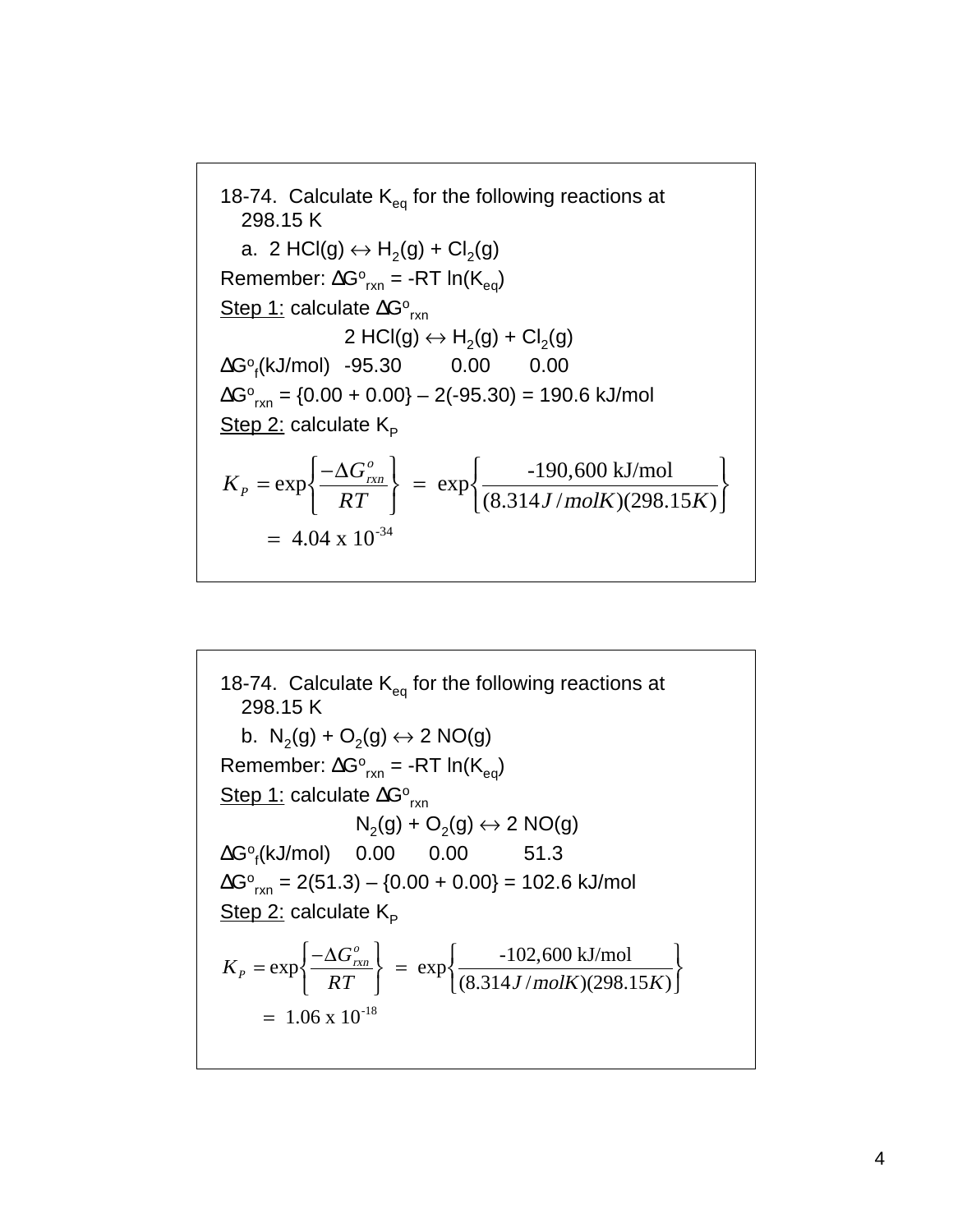18-124. Estimate the following from the data in Appendix J: a. Boiling point of  $Br<sub>2</sub>$ Step 1: calculate ΔSº<sub>rxn</sub> and ΔHº<sub>rxn</sub>  $Br_2(I) \rightarrow Br_2(g)$ So(J/mol K) 152.231 245.463 **∆**H∘<sub>f</sub>(kJ/mol) 0.000 30.907 ∆S∘<sub>rxn</sub> = 245.463 – 152.231 = 93.232 J/mol K ∆H∘<sub>rxn</sub> = 30.907 – 0.000 = 30.907 kJ/mol

18-124. Estimate the following from the data in Appendix J: a. Boiling point of  $Br<sub>2</sub>$ Step 2: Calculate  $T_{vap}$  $\Delta S^{\rm o}{}_{\sf rxn}$  =  $\sf q_{\sf rev}/T$  =  $\Delta H^{\rm o}{}_{\sf rxn}/T$  at equilibrium (such as a phase change) ∴ $T_{vap} = \Delta H^o_{rxn}/\Delta S^o_{rxn}$  = (30907 J/mol)/(93.232 J/mol K)  $= 331.5$  K (literature value  $= 332.0$  K)